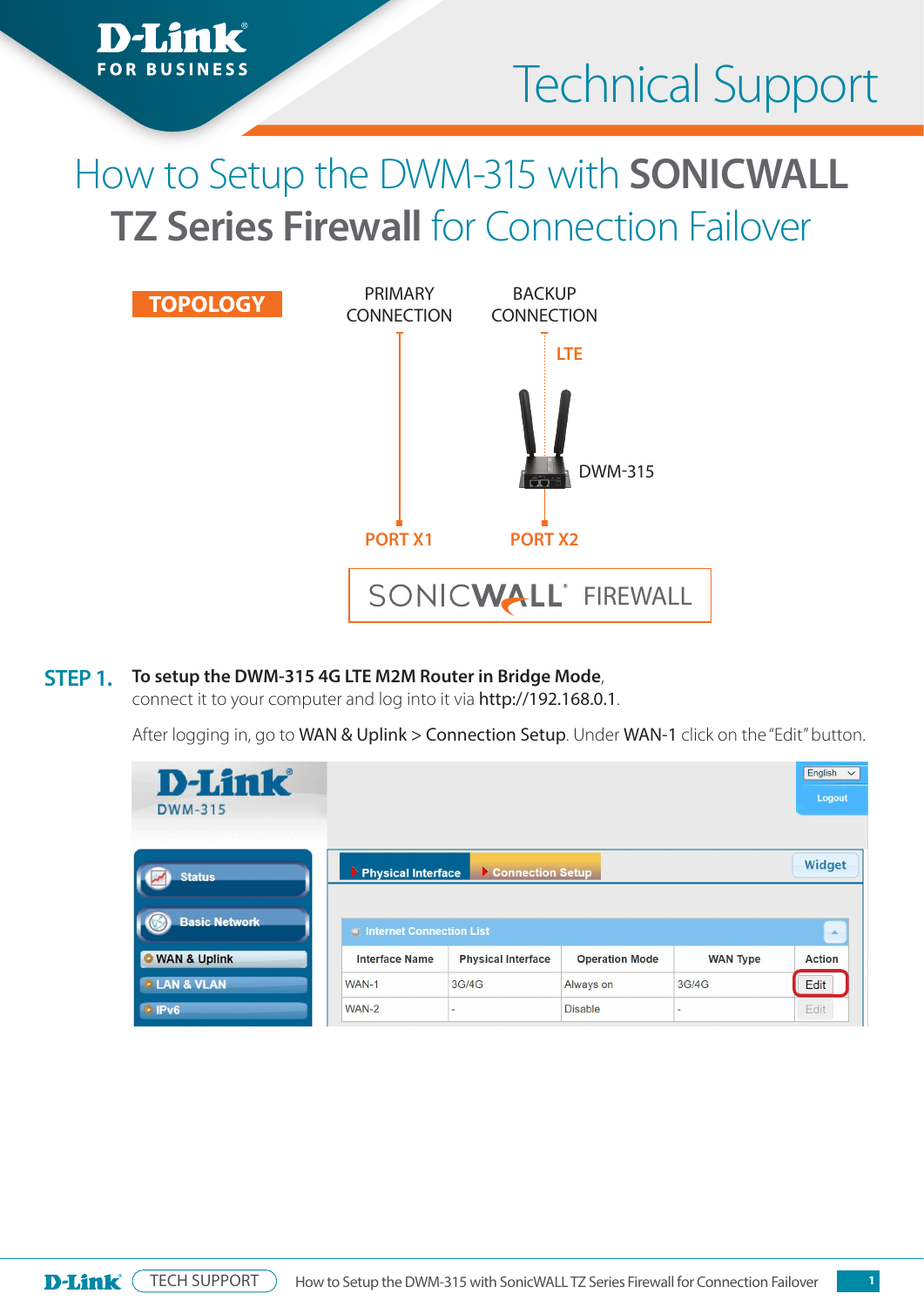Scroll down to the 3G/4G Connection Common Configuration.

Under IP Passthrough (Cellular Bridge) tick the "Enable" option.

| 3G/4G Connection Common Configuration |                                |  |  |  |
|---------------------------------------|--------------------------------|--|--|--|
| Item                                  | <b>Setting</b>                 |  |  |  |
| ▶ Connection Control                  | Auto-reconnect<br>$\checkmark$ |  |  |  |
| ▶ Time Schedule                       | $(0)$ Always $\sim$            |  |  |  |
| MTU Setup                             | Enable                         |  |  |  |
| ▶ IP Passthrough (Cellular Bridge)    | $\vee$ Enable<br>Fixed MAC:    |  |  |  |
| $\triangleright$ NAT                  | Enable                         |  |  |  |
| $\blacktriangleright$ IGMP            | Disable $\vee$                 |  |  |  |
| ▶ WAN IP Alias                        | Enable 10.0.0.1                |  |  |  |

Click on "Save" and confirm that switching to Bridge Mode will disable NAT and DHCP.

| 192.168.0.1 says                                                                 |        |
|----------------------------------------------------------------------------------|--------|
| Enable IP Passthrough will disable NAT and DHCP Server Options.<br>Do you agree? |        |
| OK                                                                               | Cancel |

The Setup is complete for DWM-315 in Bridge Mode.

See next page to setup SonicWALL TZ Series Firewall for failover.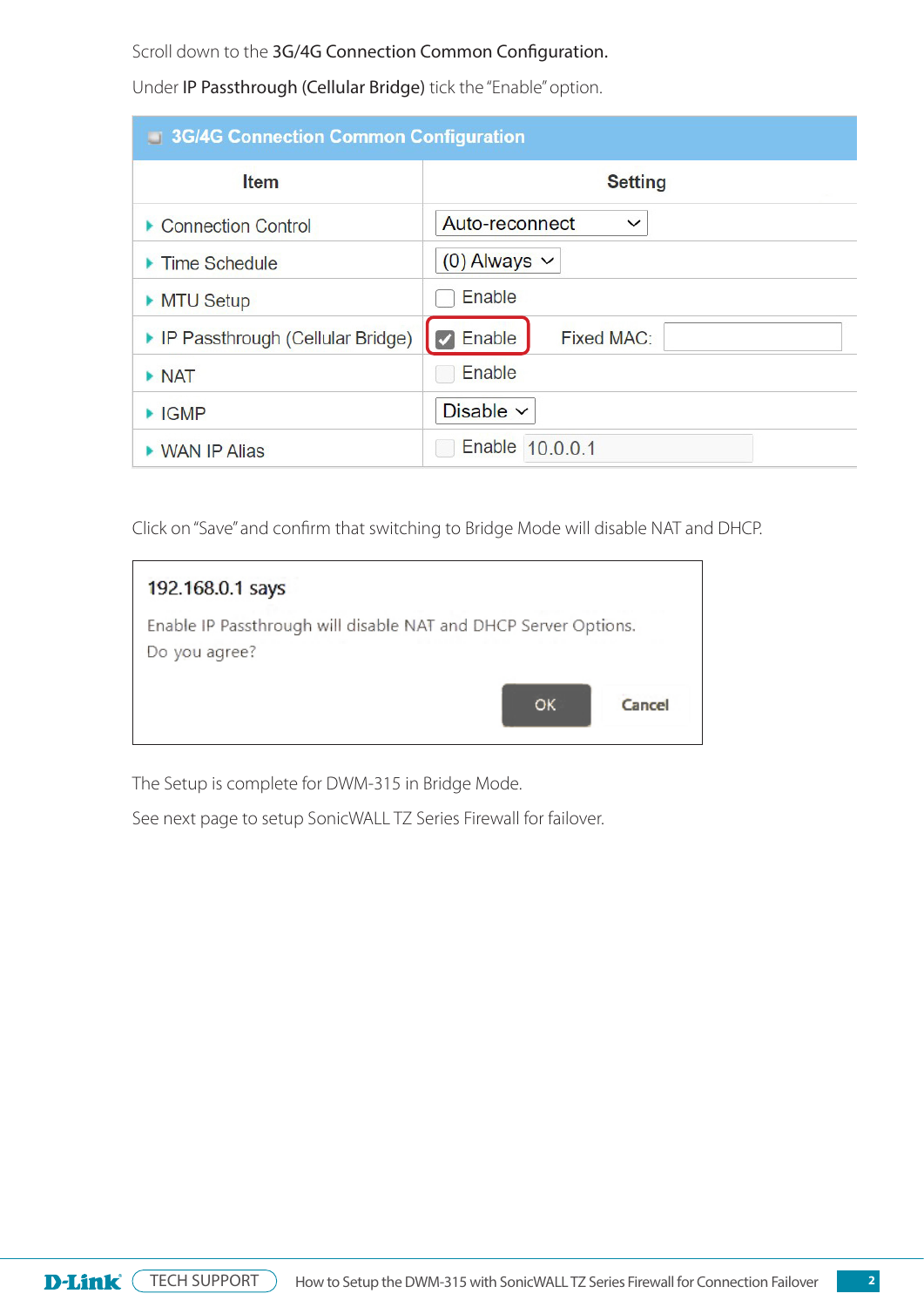#### Setting up SonicWALL Firewall for failover from Primary Connection to Backup Connection.<br> **STEP 2.**

SONICWALL Network Security Appliance Register | Wizards | Help | Logout Mode: Configuration  $\blacktriangleright$   $\boxed{\sim}$  Dashboard  $\blacktriangleright$   $\blacksquare$  System  $\blacktriangleright$   $\blacktriangleright$  Network Name Zone Group IP Address Subnet Mask IP Assignment Enabled Comment Configure **Status** Interfaces Default LAN 2 X0 LAN 192.168.168.168 255.255.255.0 Static 1 Gbps Full Duplex PortShield Groups X1 WAN Default LB Group 192.168.20.202 255.255.255.0  $DHCP$ Default WAN Release 1 Gbps Full Duplex Failover & LB X2 WAN Default LB Group 10.103.144.48 255.255.255.224 DHCP Zones Release 100 Mbps Full Duplex Backup WAN **DNS**  $0.0.0.0$ Module  $\mathscr{D}$ U0 WAN 255.255.255.0 Dial-Up Disconnected » Set **Zone** as **"WAN"**

**a.** Go to Network > Interfaces. Configure the X2 interface:

**b.** Set Zone as "WAN". Set IP Assignment as "DHCP".

| Advanced<br>General            |                                                     |
|--------------------------------|-----------------------------------------------------|
| <b>Interface 'X2' Settings</b> |                                                     |
| Zone:                          | <b>WAN</b><br>7                                     |
| IP Assignment:                 | <b>DHCP</b><br>۷.                                   |
| <b>Host Name:</b>              |                                                     |
| Comment:                       | Backup WAN                                          |
| Management:                    | $\Box$ HTTPS $\Box$ Ping $\Box$ SNMP $\Box$ SSH     |
| User Login:                    | $\Box$ HTTP $\Box$ HTTPS                            |
|                                | U<br>Add rule to enable redirect from HTTP to HTTPS |
|                                | Request renew of previous IP on startup             |
|                                | Renew DHCP lease on any link up occurrence          |
| IP Address:                    |                                                     |
| Subnet Mask:                   |                                                     |
| Gateway (Router) Address:      |                                                     |
| DNS Server 1:                  |                                                     |
| DNS Server 2:                  |                                                     |
| <b>Ready</b>                   |                                                     |

D-Link<sup>(</sup> TECH SUPPORT How to Setup the DWM-315 with SonicWALL TZ Series Firewall for Connection Failover **3**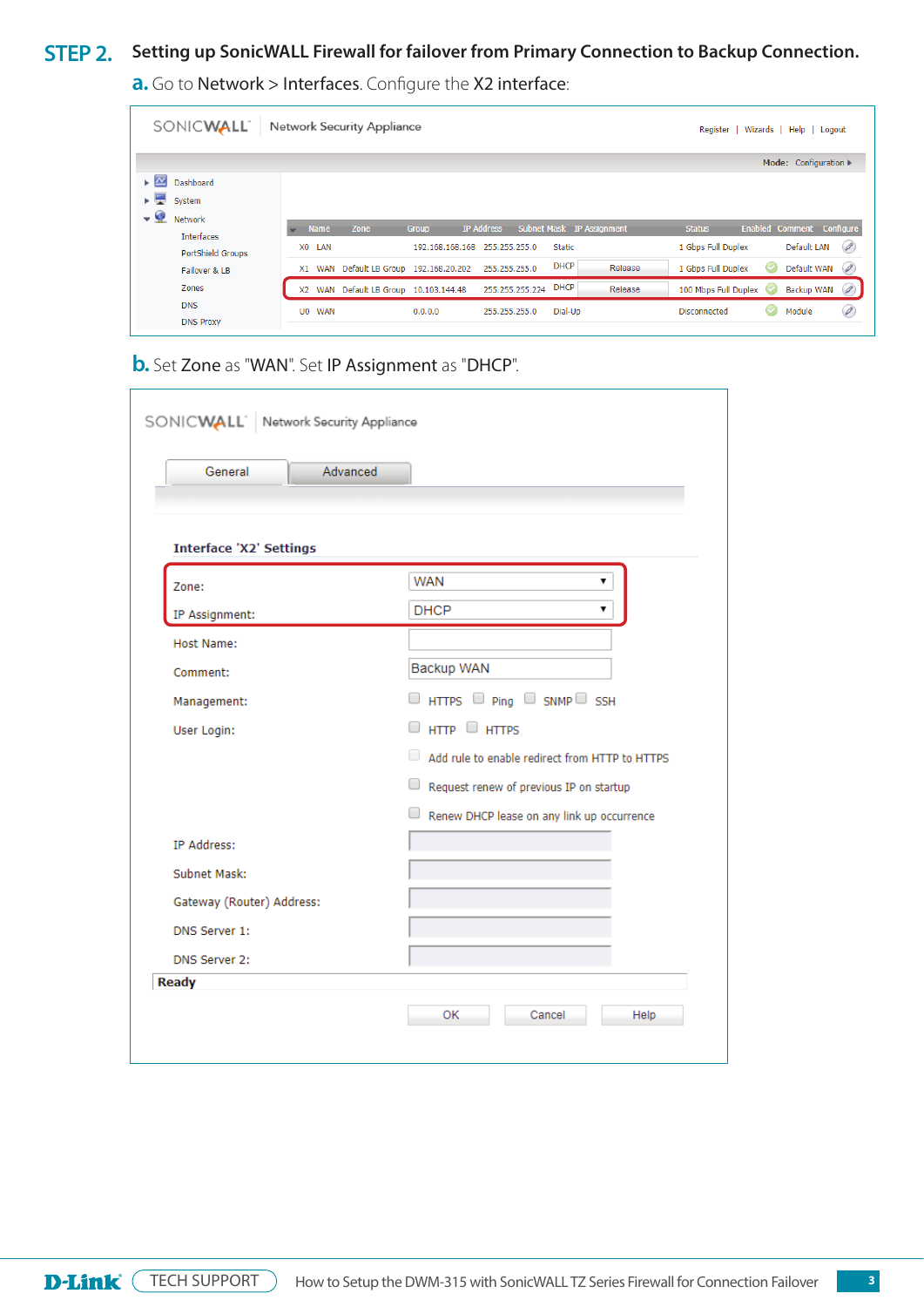**STEP 2. c.** Go to **Network > Address Objects**. Add a new object. Set Zone Assignment as "WAN". Set Type as "Host". Set IP Address as "4.2.2.2". » Set **Zone Assignment** as **"WAN"**

|                    | SONICWALL Network Security Appliance |
|--------------------|--------------------------------------|
| Name:              | Google DNS                           |
| Zone Assignment:   | <b>WAN</b>                           |
| Type:              | Host                                 |
| <b>IP Address:</b> | 4.2.2.2                              |

|                                             |                     |                                                 |                                          |             | Mode: Configuration |                 |
|---------------------------------------------|---------------------|-------------------------------------------------|------------------------------------------|-------------|---------------------|-----------------|
| ► ≃<br>Dashboard                            |                     |                                                 |                                          |             |                     |                 |
| $\blacktriangleright$ $\blacksquare$ System |                     |                                                 |                                          |             |                     |                 |
| $-9$<br>Network                             |                     | <b>Address Objects</b><br><b>Address Groups</b> |                                          |             |                     |                 |
| Interfaces                                  | Search:             | $\circledcirc$                                  | Select: (0) All Types O Default O Custom |             |                     | <b>Load All</b> |
| PortShield Groups                           | $\blacksquare$ #    | Name A                                          | <b>Details</b>                           | <b>Type</b> | <b>IP Version</b>   | Zone            |
| Failover & LB                               | $\Box$ 1            | Default Active WAN IP                           |                                          | Host        | IP <sub>v4</sub>    | <b>WAN</b>      |
| Zones                                       |                     |                                                 | 192.168.20.202/255.255.255.255           |             |                     |                 |
| <b>DNS</b>                                  | $\Box$ 2            | Default Gateway                                 | 0.0.0.0/255.255.255.255                  | Host        | IP <sub>v4</sub>    | <b>WAN</b>      |
|                                             |                     |                                                 |                                          |             | IPv4                |                 |
| <b>DNS Proxy</b>                            | $\Box$ 3            | Dial-Up Default Gateway                         | 0.0.0.0/255.255.255.255                  | Host        |                     |                 |
| Address Objects                             | $\Box$ <sup>4</sup> | Google DNS                                      | 4.2.2.2/255.255.255.255                  | Host        | IP <sub>v4</sub>    | <b>WAN</b>      |
| Services                                    | $\Box$ 5            | IPv6 Link-Local Subnet                          |                                          | Network     | IP <sub>v6</sub>    |                 |
| Routing                                     | $\Box$ 6            | U0 Default Gateway                              | fe80::/64<br>0.0.0.0/255.255.255.255     | Host        | IPv4                | <b>WAN</b>      |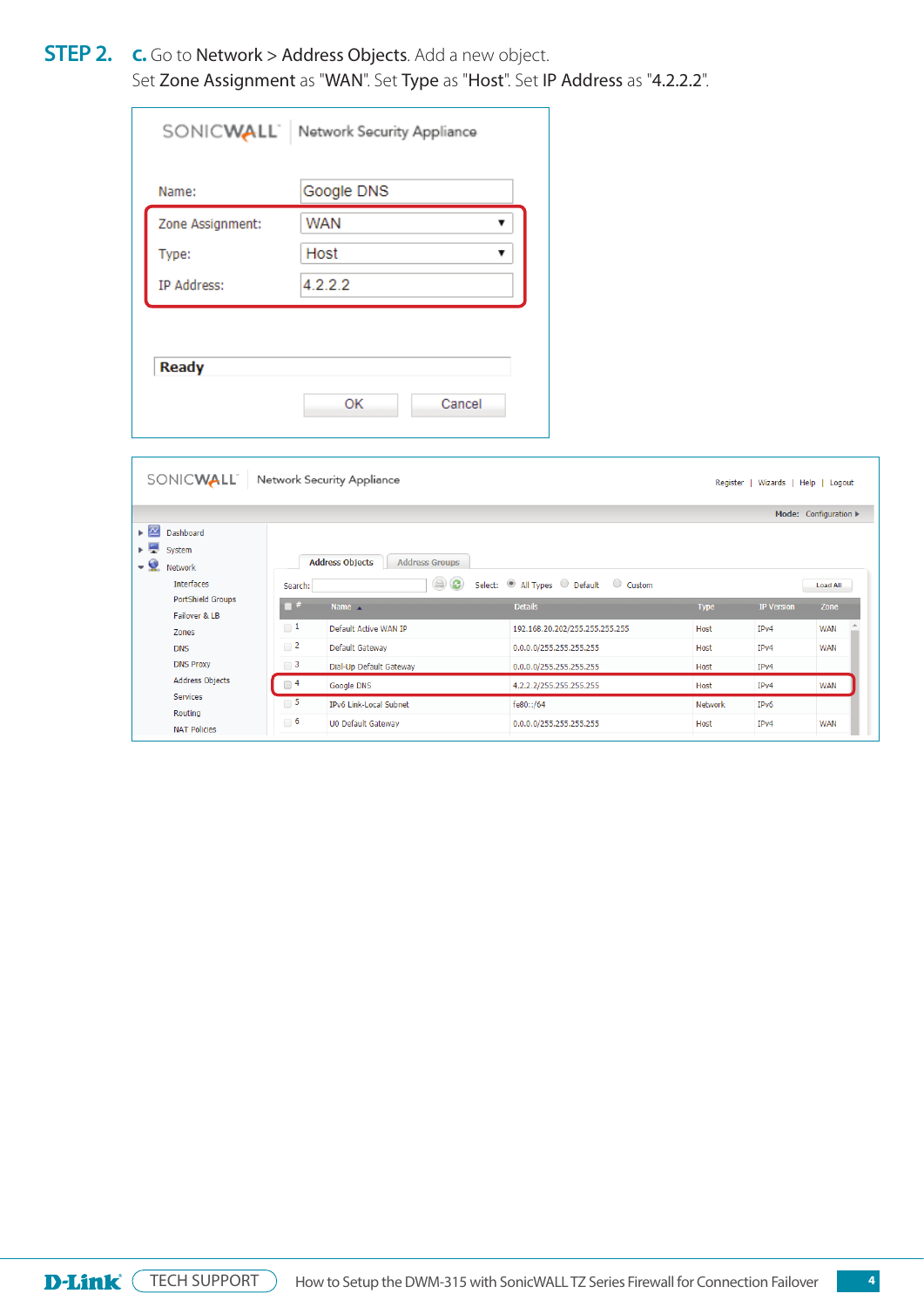# **STEP 2.** d. Go to Network > Failover & LB. Configure the "Default LB Group".

Add X2 to the "Selected" field. Make sure the interfaces are in correct order. » Add **X2** to the "Selected" field. Make sure the interfaces are in correct order.

| SONICWALL Network Security Appliance                                          |                                                                                     |  |  |  |  |  |
|-------------------------------------------------------------------------------|-------------------------------------------------------------------------------------|--|--|--|--|--|
| General<br>Probing                                                            |                                                                                     |  |  |  |  |  |
| Default LB Group<br>Name:<br><b>Basic Failover</b>                            | ▼                                                                                   |  |  |  |  |  |
| Type:<br>$\bullet$ Preempt and failback to preferred interfaces when possible |                                                                                     |  |  |  |  |  |
|                                                                               |                                                                                     |  |  |  |  |  |
| Group Members:                                                                | Selected:                                                                           |  |  |  |  |  |
| Select here:                                                                  | Interface Ordering:                                                                 |  |  |  |  |  |
| $Add \gg$<br><< Remove<br><<<br>>>                                            | X <sub>2</sub><br>▼<br>Final Back-Up:<br>$\triangle$                                |  |  |  |  |  |
| <b>Ready</b>                                                                  |                                                                                     |  |  |  |  |  |
|                                                                               | OK<br>Cancel                                                                        |  |  |  |  |  |
| <b>Groups</b>                                                                 |                                                                                     |  |  |  |  |  |
| Name<br><b>IP Address</b><br><b>Link Status</b><br><b>Type</b><br>×<br>m      | Alternate<br><b>Notes</b><br><b>LB Status</b><br>Main Target<br>Configure<br>Target |  |  |  |  |  |
| Default LB<br><b>Basic Failover</b><br>u                                      | $\mathcal{O}(\varnothing)$<br>⊜                                                     |  |  |  |  |  |
| 192.168.20.202 (WAN) Link Up<br>X1                                            | ⊜<br>$\oslash$<br>Available<br><b>Disabled</b><br><b>Disabled</b>                   |  |  |  |  |  |
| X <sub>2</sub><br>10.103.144.48 (WAN) Link Up                                 | ⊜<br>$\oslash$<br>Available<br><b>Disabled</b><br><b>Disabled</b>                   |  |  |  |  |  |

**D-Link** (TECH SUPPORT) How to Setup the DWM-315 with SonicWALL TZ Series Firewall for Connection Failover 5